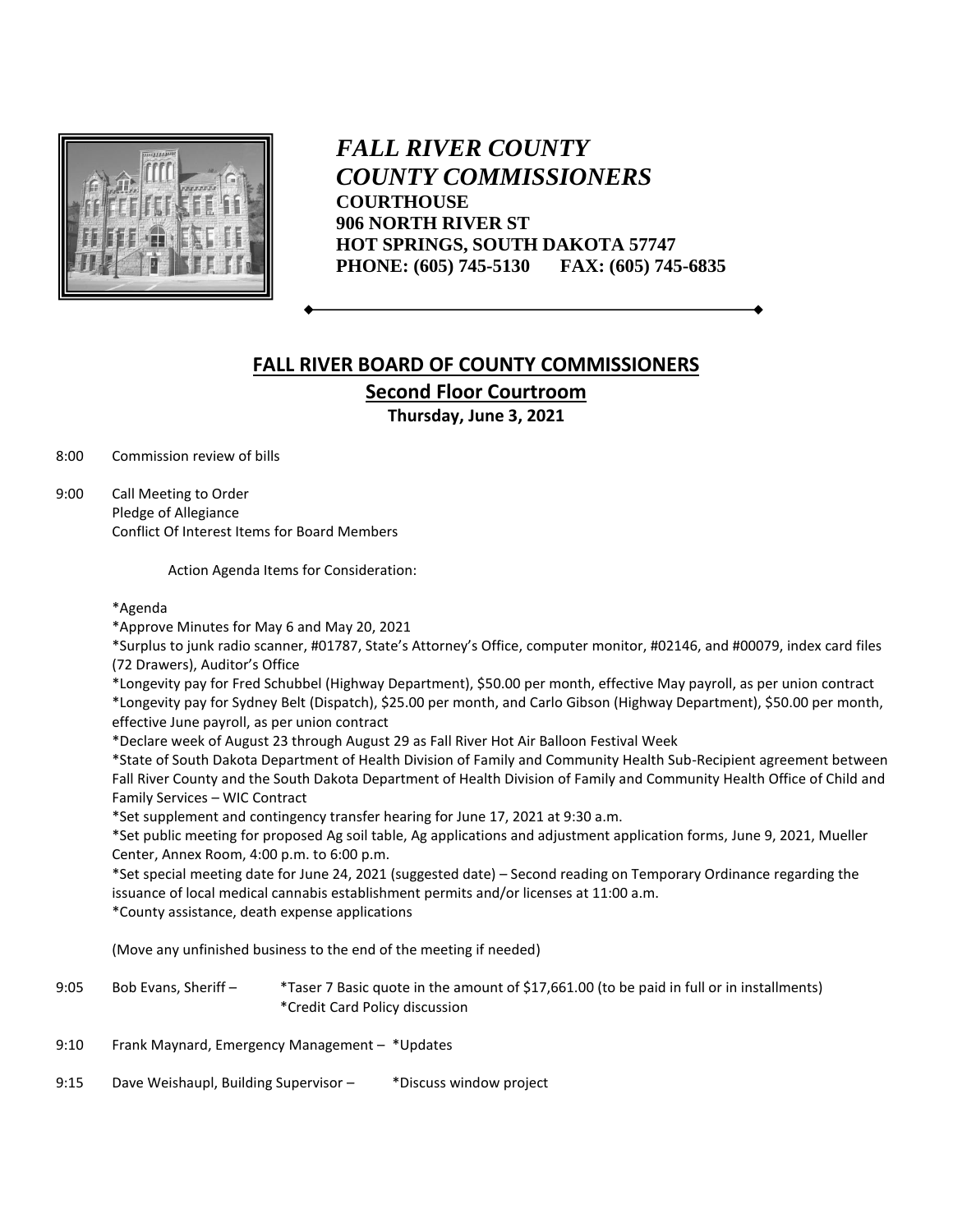|       |                                                                                                   |  | *Request quotes for museum - roof maintenance<br>*2022 budget                                                                                                                                                                                                |
|-------|---------------------------------------------------------------------------------------------------|--|--------------------------------------------------------------------------------------------------------------------------------------------------------------------------------------------------------------------------------------------------------------|
| 9:20  | Teresa Pullen, Treasurer - *Tax deeds and sale update<br>*Storage update<br>*2022 budget          |  |                                                                                                                                                                                                                                                              |
| 9:25  | Nina Steinmetz, Weed & Pest-<br>*Training<br>*2022 Budget                                         |  | *Hire approval for Abbey Reis, \$11.00 per hour                                                                                                                                                                                                              |
| 9:30  | Hearing for sealed bids 2001 Honda ATV with Jackrabbit 24.5-gallon molded tanks with pump sprayer |  |                                                                                                                                                                                                                                                              |
| 9:35  | Susie Hayes, Director of Equalization -                                                           |  | *Update on Ag soil meeting; future meeting on market sales<br>*Hire approval for Cassidy March and Morgan Madsen, \$12.00 per hour,<br>temporary full time, effective May 21, 2021 until the end of August                                                   |
| 9:40  | Kerry Barker, Barker Concrete -<br>*Possible abatement on taxes                                   |  |                                                                                                                                                                                                                                                              |
| 9:45  | Kelsey Trotter, Edgemont YMCA - *2022 budget request                                              |  |                                                                                                                                                                                                                                                              |
| 9:50  | Approve bills & break                                                                             |  |                                                                                                                                                                                                                                                              |
| 9:55  | <b>Public Comment</b>                                                                             |  |                                                                                                                                                                                                                                                              |
| 10:00 | Randy Seiler, Highway Superintendent -                                                            |  | *Approach Permit for Roxann Kienzle, Buffalo Gap Road<br>*Possible action on gravel pits<br>*DENR Truck Replacement Program; possible action<br>*Surplus for scrap 1992 Mack Truck; possible action<br>*Updates                                              |
| 10:20 | Hearing for sealed bids - Argentine Township Bridge, Project BRO 8024(00) 19-1                    |  |                                                                                                                                                                                                                                                              |
| 10:25 | Carol Boche, State's Attorney Office-                                                             |  | *Golden West computer quote in the amount of \$2,732.48<br>*Outstanding returned checks update<br>*Marijuana Temporary Ordinance - Notice of 1 <sup>st</sup> reading to be June 17, 2021<br>and 2 <sup>nd</sup> reading on June 24, 2021 (date set by Board) |
| 10:35 | Sue Ganje, Auditor-<br>*Year to date budget report                                                |  | *Approve removal of deceased individual with County liens, 2 <sup>nd</sup> batch<br>*SB 152, Issuance of off-sale liquor licenses, set fee between \$300 - 500; determine how licenses<br>will be allocated to applicants; resolution; possible action       |
| 10:45 | Greg Foust, Hot Springs Senior Meals -                                                            |  | *2022 budget request                                                                                                                                                                                                                                         |
| 10:50 | Jackie Waldner, Community Health Nurse - *2022 Budget                                             |  |                                                                                                                                                                                                                                                              |
| 10:55 | Dustin Ross, Andersen Engineers - Plat -                                                          |  | *Lots 1 thru 25 of Red Rock Ridge Subdivision Located in Sections 15 and 22,<br><b>T8S, R5E</b>                                                                                                                                                              |